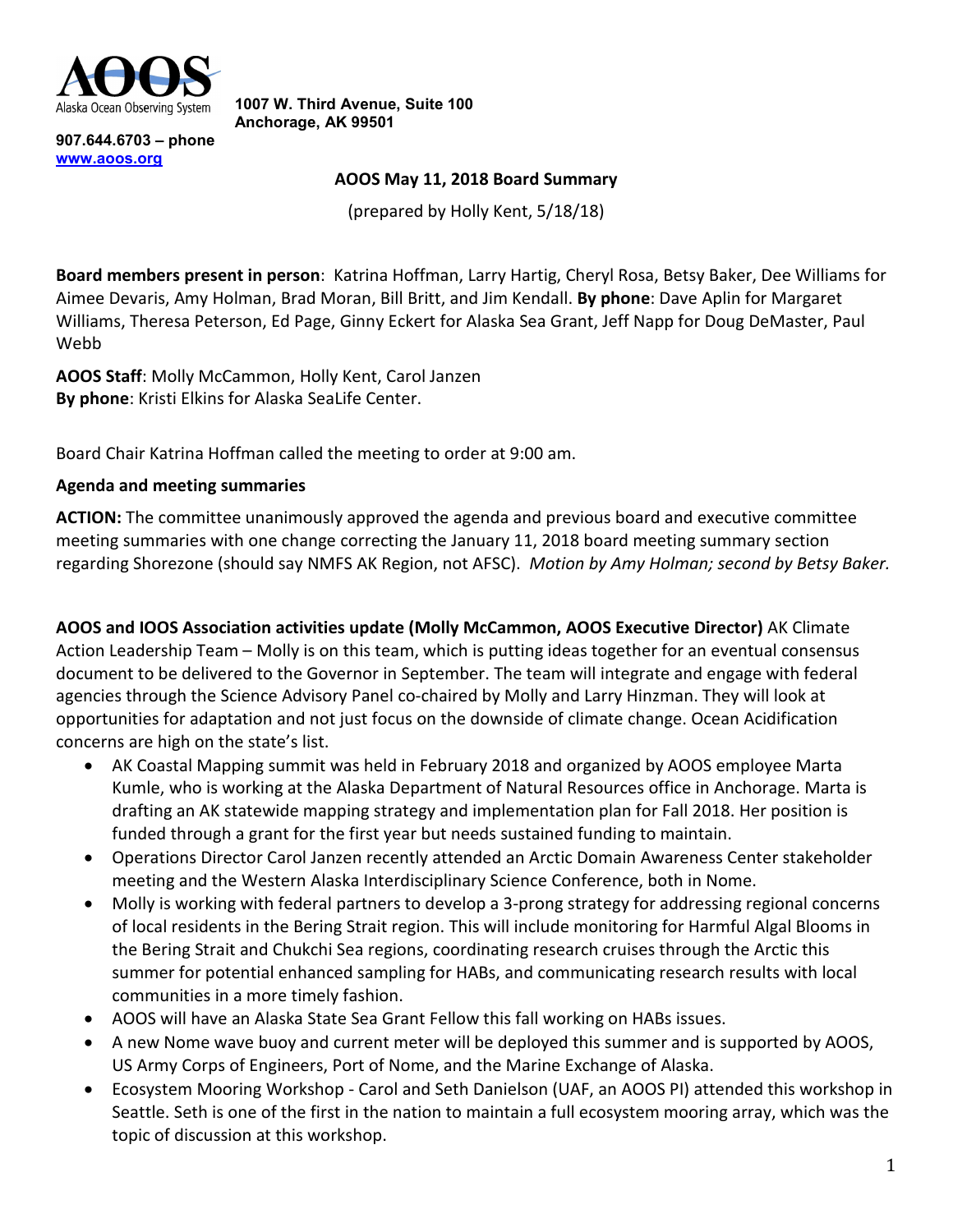- A group from the NOAA Office of Coastal Management will be visiting Alaska later this month, as a follow-up to a visit by Molly and NOAA Alaska Regional Coordination Team lead Amy Holman to the OCM offices in Charleston, SC last December. Molly and Amy will be touring them around the state to highlight Alaska coastal management activities with a "meet and greet" planned for them on May 23 at the AOOS office.
- The AOOS Fall board meeting will be held in Sitka in early November during Whalefest. Dates will soon be determined
- IOOS Association Spring Meeting Molly and Board Chair Katrina Hoffman attended and also made educational hill visits. IOOS was successful this year in getting an additional \$4.3 million increase to the overall regional budget.
- Molly and AOOS Board member Brad Moran attended the Consortium for Ocean Leadership spring meeting.
- Carol presented at the Ocean Sciences Meeting in Portland, Oregon in Feb. 2018.
- Molly is a co-author on the Alaska chapter of the 4<sup>th</sup> National Climate Assessment, which is now in final review and will be publicly released in December.
- Molly, AOOS Board member and Marine Exchange of Alaska director Ed Page, US Arctic Research Commission director John Farrell, and University of Alaska senior Arctic advisor Lawson Brigham will give testimony on a panel for a June House Coast Guard subcommittee hearing.
- Molly was invited to give a keynote presentation in Davos, Switzerland in June, for the Arctic Observing Summit.
- The National Academy of Sciences' Ocean Studies Board meeting will meet in Fairbanks September 10- 12, 2018 with one day focused on Arctic Marine Infrastructure.

# **Presentations**

- Bering Strait: extreme winter events: storms & sea ice (Rick Thoman)
- HF Radars in the Bering Strait (Rachel Potter)
- New AOOS Ocean Data Explorer portal & features (Rob Bochenek)
- AOOS soon to host Animal Telemetry Network Data Assembly Center (Rob Bochenek)

## **AOOS Budget**

Molly gave an overview of the current budget & expenditures to date. AOOS has been given a budget number for our Year 3 (2018) core program. We saved \$30k a year on rent/parking with a new rental agreement signed in 2017, thanks to the efforts of Board member Betsy Baker.

**ACTION:** The board unanimously approved moving \$40K from personnel fringe benefits to pay for the Alaska Sea Grant fellow and \$3k from personnel fringe to program supplies for HABs sampling efforts in 2018. *Motion by Bill Britt; second by Brad Moran.*

**ACTION:** The board unanimously approved adoption of the proposed year 3 budget. *Motion by Cheryl Rosa; second by Jim Kendall.*

## **Other AOOS Business Items**

**ACTION:** The board unanimously approved acceptance of funding as part of the 2017 OTT project for Building coupled storm surge and wave operational forecasting capacity for Western Alaska. *Motion by Moran; second by Kendall.*